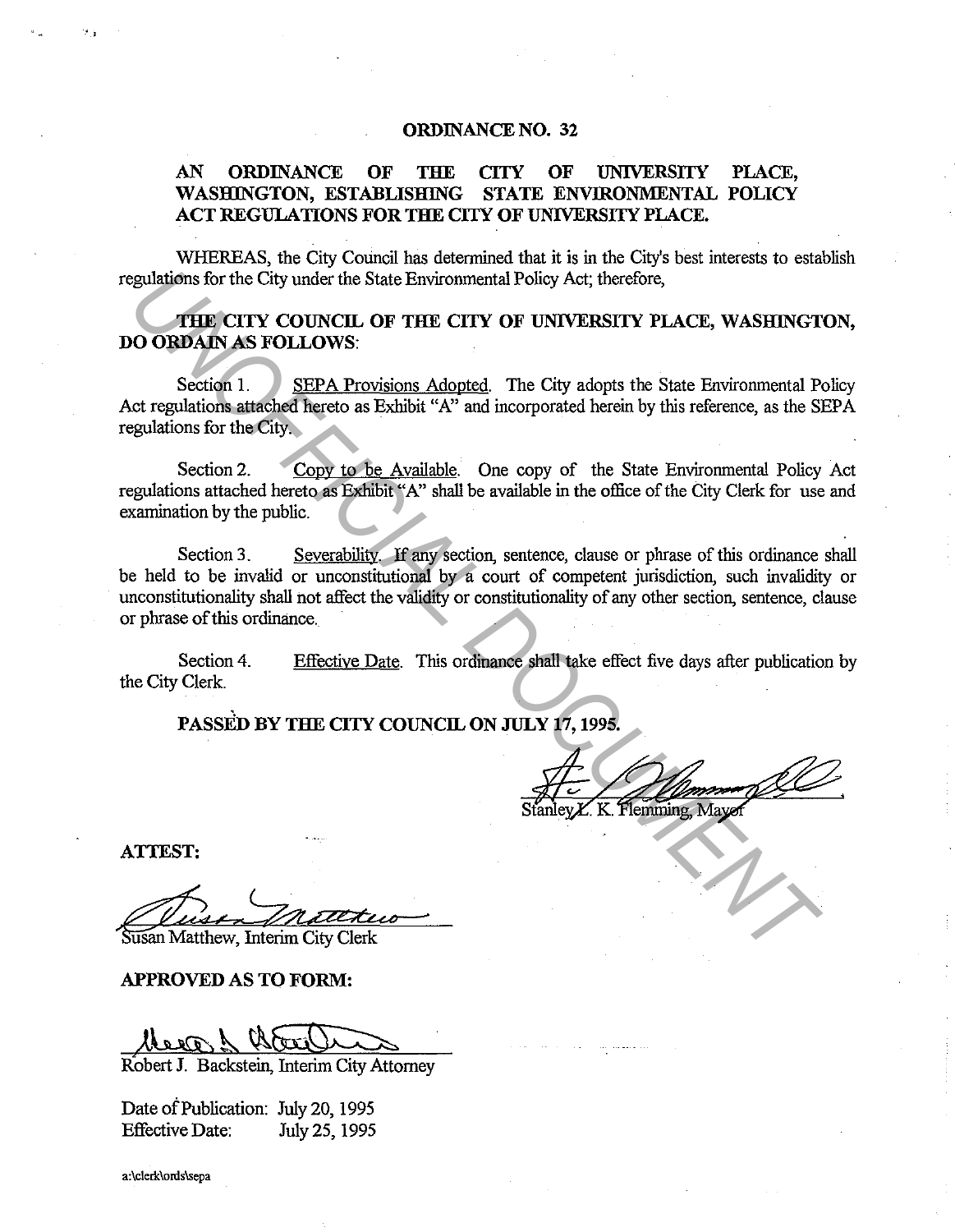## *EXHIBIT A TO ORDINANCE NO. 32*

•'

Title

Chapter .08.

### ENVIRONMENTAL REGULATIONS

Sections:

\_\_\_ .. 08.0lOAuthority.

- \_\_\_ .08.020Purpose, Applicability and Intent •
- .08.030 Abbreviations.
- \_\_\_ .. 08.040 Definitions.
- \_\_\_ .. 08.0SOSubstantive Authority.
- \_\_\_ .. 08.060 Designation of Responsible Official
- \_\_\_ .. 08.070Lead Agency Determination and Responsibilities.
- \_\_\_ .08.080 Time Limits Applicable to SEP A Review Process.
- \_\_\_ .08.090 Categorical Exemptions.
- \_\_\_ .08.lOOUse of Exemptions.
- \_\_\_ .08.llOEnvironmentally Sensitive Areas.
- \_\_\_ .08.120Emergency Action Exemption .
- .08.130 Environmental Checklist.
- \_\_\_ 08.140 Determination ofnonsignificance (DNS). \_\_ .08.lSOMitigated DNS.
	- \_.08.150Mitigated DNS.<br>\_.08.160Scoping.

\_\_\_ .08.170Expanded Scoping (Optional).

- .08.180 Determination of Significance.
- .08.190 Withdrawal of Threshold Determination.
- \_\_\_ .08.200 Environmental Impact Statement .
- .08.210 Public Notice.
- \_\_\_ .08.220 Administrative Appeals of SEP A Determination. EXPERIENCE AND MONTRIEV AND REGIONS (08.000 Abbrevistions.<br> **UNOFFICIAL DESCRIP (08.000 Abbrevistions.**<br> **UNOFFICIAL DESCRIPADING AND ACTED (08.000 Abbrevistions.**<br> **UNOFFICIAL DESCRIPADING A SECRIPADING A SECRIPADING (0.0**

I

- \_\_\_ .08.230Public Notice of Appeal.
- \_\_\_ .08.240Dismissal of Appeal.
- \_\_\_ .08.250Public Hearing on Appeal.
- \_\_\_ .08.260Judicial Appeals.
- \_\_\_ .. 08.270Hearing Examiner Decision .

.08.290 Violation - Civil Infraction.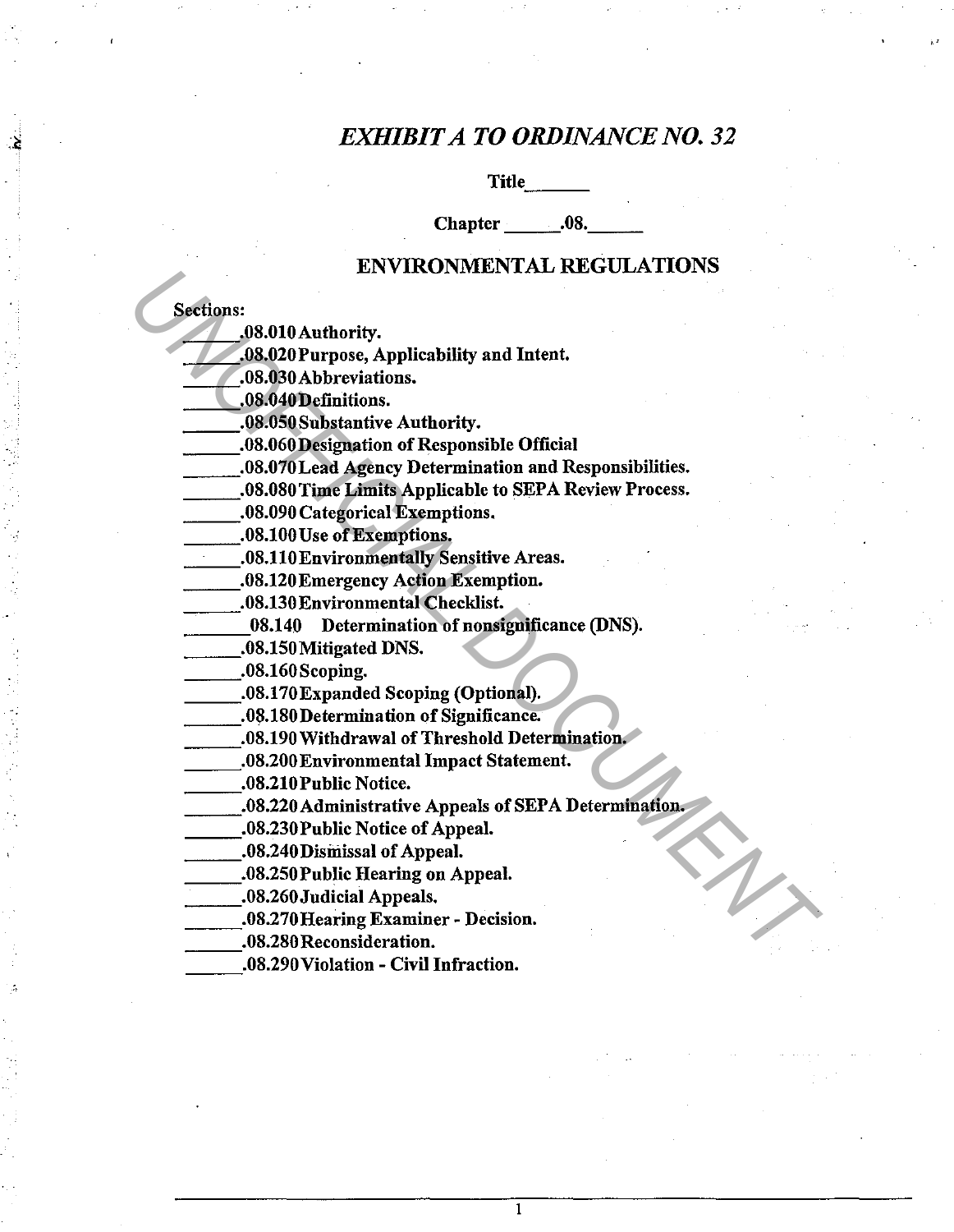#### Cross-reference: Chapter 43.21C RCW

#### \_\_ .08.010 Authority.

The following regulations concerning environmental policies and procedures are established and adopted pursuant to Chapter 43.21C RCW, as amended, entitled, "The Environmental Policy Act of 1971" (SEPA), and the Washington State Administrative Code, Chapter 197-11, entitled, "State Environmental Policy Act ·

#### \_\_\_ .08.020 Purpose, Applicability and Intent.

- The purpose of this Chapter is to provide the City of University Place regulations implementing the State Environmental Policy Act of 1971 (SEPA) which are consistent with the SEPA Rules.
- B. This Chapter is applicable to all City departments/divisions, commissions, boards, committees, the City Council.
- C. This Chapter is not intended to require City compliance with the National Environmental Policy Act of 1969 (NEPA). When the City of University Place is required by federal Jaw or regulations to be in compliance with NEPA, such compliance shall be governed by the applicable federal statute and/or regulations and not by this Chapter. **1997-11, entrues, state Entrironmental rotary Acts**<br> **1998-02 Purposes of this Chapter is to provide the City of University Place regularity and Different and the SIPA Rules.<br>
<b>1998-1998 Purpose of this Chapter is to**

.08.030 Abbreviations<br>The abbreviations used in this Chapter are defined as follows:

- A. DEIS Draft Environmental Impact Statement;
- B. DNS Declaration of Nonsignificance;
- C. DS Declaration of Significance;
- D. EIS Environmental Impact Statement;
- E. ·. FEIS Final Environmental Impact Statement;
- F. NEPA- National Environmental Policy Act;
- G. SEIS- Supplemental Impact Statement;
- H. SEPA State Environmental Policy Act;
- I. WAC Washington Administrative Code .

• 08.040 Definitions. ---. The City of University Place adopts by reference the definitions stated in WAC 197-11- 700 through 197-11-799 as now or hereafter amended. In addition to those definitions, the following terms shall have the following meanings unless the context indicates otherwise:

- A. "Aggrieved person" means an applicant, a sponsor of a proposal, or any person alleging that it wilJ sustain a specific injury in fact from the proposed action which will affect interests protected by SEPA. The alleged injury must be a perceptible present or future harm and may not be merely conjectural or hypothetical. The interest affected must be more than just the abstract interest of the general public in having others comply with the law.
- B. "Council" means the University Place City Council.
- C. "Early Notice" means any division, subdivision, or organizational unit of the City established by ordinance, rule or order.

 $\overline{2}$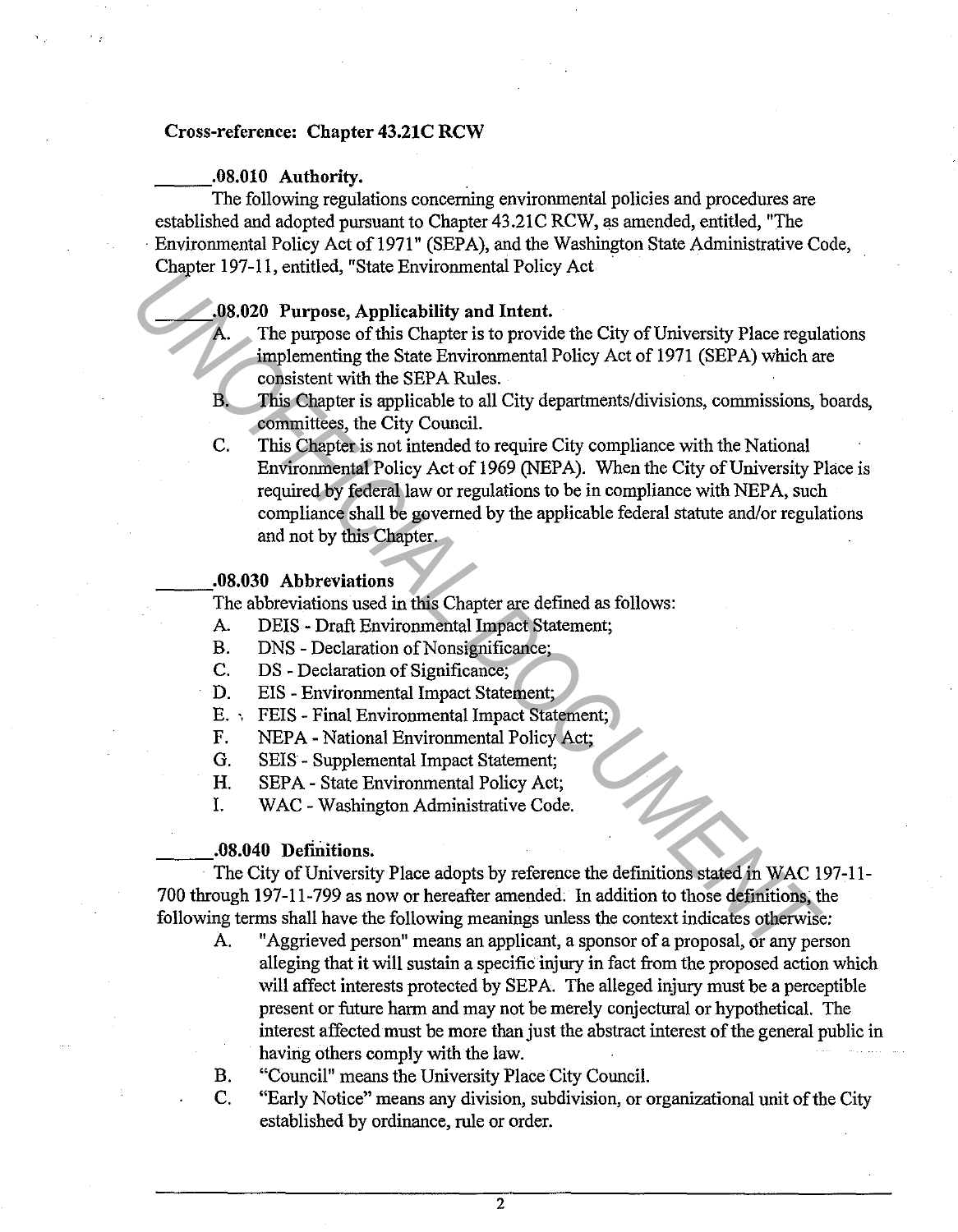D. "Department" means any division, subdivision, or organizational unit of University Place, established by regulations, resolution or order.

.J

- E. "Hearing Examiner" means the University Place City Hearing Examiner, as appointed by the City Council.
- F. "Ordinance" means the ordinance, resolution or other procedure used by the City of University Place to adopt regulatory requirements.
- G. "SEPA Rules" means WAC Chapter 197-11 adopted by Washington State Department of Ecology as now or here after amended.

#### **\_\_\_ .08.050 Substantive Authority.**

A. The policies and goals set forth in this Chapter supplement existing State and City Laws.

- B. The City may attach conditions to a permit or approval for a proposal provided that: 1. Such conditions mitigate specific adverse environmental impacts clearly
	- identified in environmental documents prepared pursuant to this Chapter; and
	- 2. Such conditions are in writing; and
	- 3. The mitigation measures included in such conditions are reasonable and capable of being accomplished; and
	- 4. The City has considered whether other local, state, or federal mitigation measures applied to the proposal are sufficient to mitigate the identified . impacts; and
	- 5. Such conditions are based on one or more policies in Subsection D of this Section and cited in the license or other decision document.
- C. The City may deny a permit or approval for a proposal on the basis of SEPA provided that:
	- 1. A finding is made that approval of the proposal would likely result in significant adverse environmental impacts that are identified in a FEIS or final SEIS prepared pursuant to this Chapter; and
	- 2. A finding is made that there are no reasonable mitigation measures capable of being accomplished that are sufficient to mitigate the identified impact; and
	- 3. The denial is based on one or more policies identified in Subsection D of this Section and identified in writing in the decision document.

D. The City adopts the following policies as the basis for the City's exercise of authority pursuant to this Section:

- 1. The City shall use all practicable means, consistent with other essential considerations of state policy, to improve and coordinate plans, functions, programs, and resources to the end that the state and its citizens may: **For the solution of the solution of the solution of the solution of the solution of the solution of the SC and Figure 2018. The City may attack of the SC and Minited in environmental documents prepared pursuant to this Ch** 
	- a. Fulfill the responsibilities of each generation as trustee of the environment for succeeding generations;
	- b. Endeavor to achieve for the people of University Place safe, healthful, and aesthetically pleasing surroundings;
	- c. Attain the widest range of beneficial uses of the environment without degradation, risk to health or safety, or other undesirable and unintended consequences;
	- d. Preserve important historic, cultural, and natural aspects of our national heritage;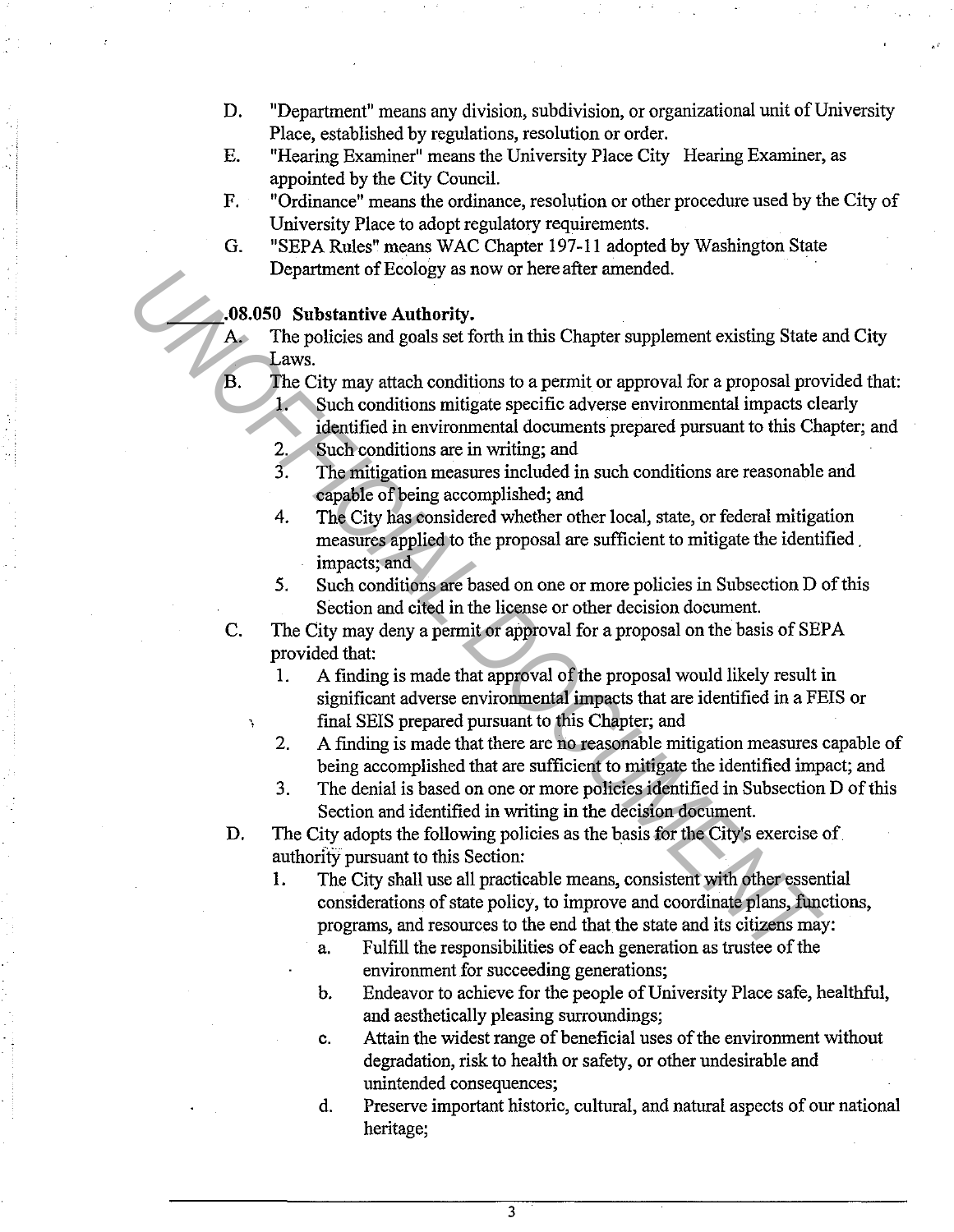- e. Maintain, wherever possible, an environment which supports diversity and variety of individual choice;
- f. Achieve a balance between population and resource use; and
- g. Enhance the quality of renewable resources and approach the maximum attainable recycling of depletable resources.
- 2. Policies included in the following documents, as adopted or hereafter amended by the city, shall supplement this Chapter:.
	- a. The Comprehensive Plan;
	- b. The Zoning Code and Zoning Map;
	- c. The Subdivision Regulations;
	- d. The Water Quality Ordinance.
	- e. The Surface Water Design Manual.
	- f. The Critical Areas and Natural Resource Lands Ordinance.
	- g. The Shorelines Ordinance and Master Plan;
	- h. The Wetland Management Regulations;
	- 1. Site Development Regulations;
	- j. The Interim Policies for the Bridgeport Way Corridor;
	- k. The Flood Damage Prevention Regulations;
	- !. Interim HUD Flood Insurance Study for Pierce County
	- m. The Road Standards;
	- n. The Private Roads Standards.
	- o. Title 8, Pierce County Code, Health and Welfare;
	- p. State Environmental Policy Act.

#### \_\_\_ .08.060 Designation of Responsible Official.

'•

For those proposals for which the City of university Place is the lead agency, the Responsible Official shall be the Director of Planning or his/her designee.

## \_\_\_ .08.070 Lead Agency Determination and Responsibilities.

- The department within the city receiving an application for or initiating a proposal that involves a nonexempt action shall determine the lead agency for that proposal under WAC 197-11-050 and 197-11-922 through 97-11-944; unless the lead agency has been previously determined or the department is aware that another department or agency is in the process of determining the lead agency. **1.** In Evolution Regulations; Train, The Coning Code and Zoning Map;<br> **1.** The Studivistion Regulations;<br> **1.** The Water Quality Ordinance.<br> **1.** The Water Quality Ordinance.<br> **1.** The Water Quality Ordinance I.ands Ordin
	- B. When the city is not the lead agency for a proposal, all departments of the city shall use and consider, as appropriate, either the DNS or the final EIS of the lead agency in making decisions on the proposal. No city department shall prepare or require preparation of a DNS or EIS in addition to that prepared by the lead agency, unless required under WAC 197-11-600. In some cases, the city may conduct supplemental environmental review under WAC 197-11-600.
	- C. If the city or any of its departments receives a lead agency determination made by another agency that appears inconsistent with the criteria of WAC 197-11-922 through 197-11-944, it may object to the determination. Any objection must be made to the agency originally making the determination and resolved within fifteen days of receipt of the determination, or the city must petition the Department of Ecology for a lead agency determination under WAC 197-11-946 within the fifteen-day time period. Any such petition on behalf of the city may be initiated by the Planning Director.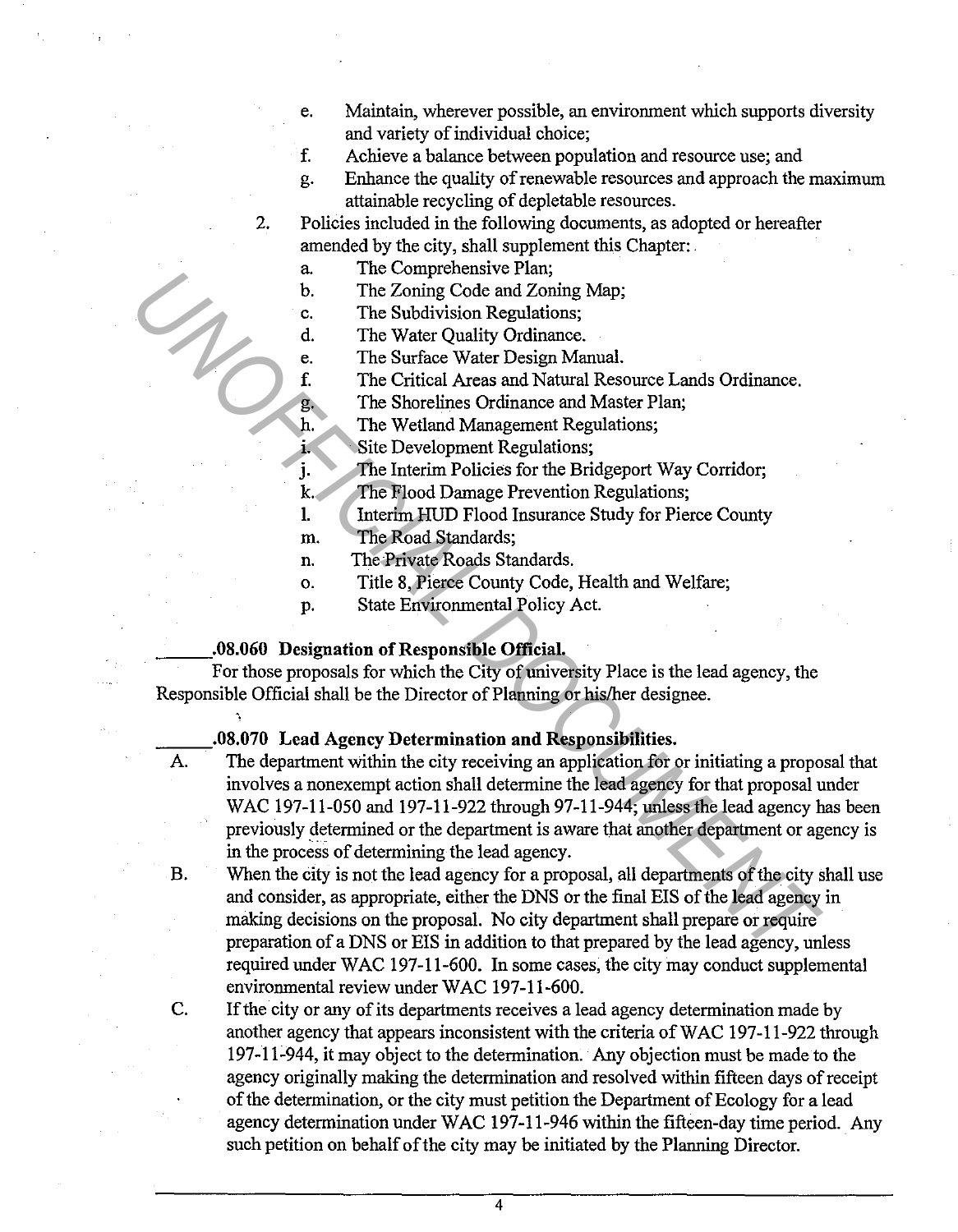- D. Departments of the city are authorized to make agreements as to lead agency status or shared lead agency duties for a proposal under 197-11-942 and 197-11-944: Provided, that the responsible official and any department that will incur responsibilities as the result of such agreement approve the agreement.
- E. Any department making a lead agency determination for a private project shall require sufficient information from the applicant to identify which other agencies have jurisdiction over the proposal
- F. For all proposals for which the City of University Place is the lead agency, the Responsible Official shall make the threshold determination, supervise scoping and preparation of any required environmental impact statement (EIS), and perform any other functions assigned to the "lead agency" or "Responsible Official" by the SEPA rules.
- G. In addition, the Responsible Official shall be responsible for preparation of written comments for the City in response to a consultation request prior to a threshold determination, participation in scoping, and/or reviewing a DEIS.
- **H.** This person shall be responsible for the City's compliance with WAC 197-11-550, 197- 11-502, and 197-11-545 whenever the City is a consulted agency and is authorized to develop operating procedures that will ensure that responses to consultation requests are prepared in a timely fashion and include data from all appropriate departments of the City. Fr. The proposals are whom the cuty of University Pakee bead agency, the space of Reportation of any required euricommental impact statement (EIS), and performed the first complement of any required euricommental impact st
	- I. The City of University Place shall retain all documents required by the SEPA rules (WAC Chapter 197-11) and make them available in accordance with applicable

### **\_\_\_ .08.080 Time Limits Applicable to SEP A Review Process.**

The following time limits (expressed in working days) shall apply when the City processes licenses for all private projects and those governmental proposals submitted to the County by other agencies:

A.' Threshold Determinations.

~

- 1. If it is possible to make a threshold determination based solely upon review of the environmental checklist for the proposal, said determination shall be completed no later than thirty days from the date of submittal of the applicant's complete application and checklist.
- 2. If the Responsible Official determines that it is necessary to obtain information in addition to that contained on the environmental checklist:
	- a. Such further information shall be requested within thirty days of receiving a complete environmental checklist.
	- b. If neither the requested information nor a response asking for additional time is received within thirty days of the date of request, the Responsible Official shall find that said information is unavailable and proceed to make a determination without said information unless the applicant requests that the time for response be extended.
	- c. The threshold determination shall be completed within thirty days of receipt of the requested additional information from the applicant or the consulted agency; or within thirty days of finding that said information is unavailable.
- 3. If the City must initiate further studies, including, but not limited to, field investigations, to obtain the information necessary to make the threshold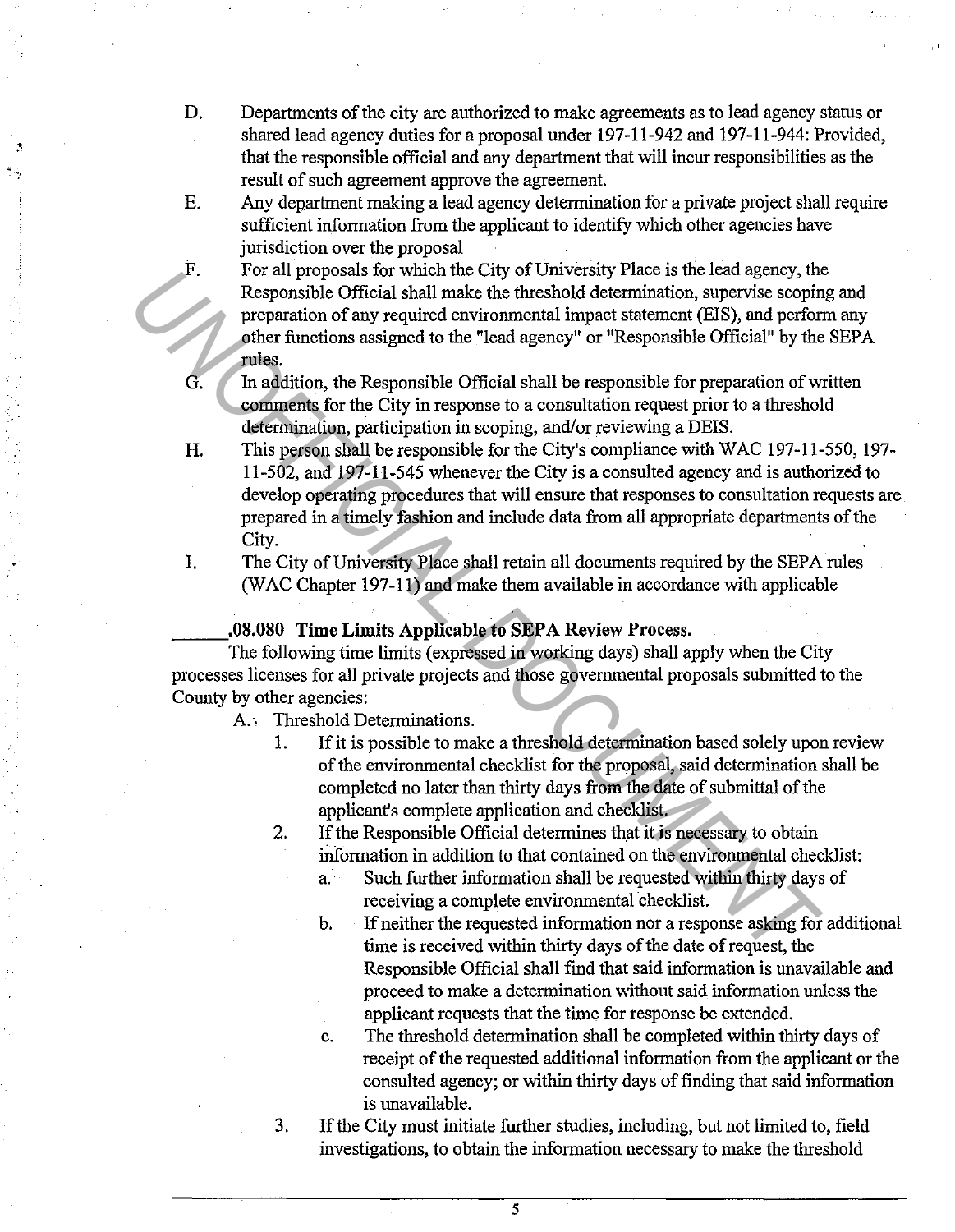determination, such studies and the threshold determination shall be completed within thirty days of receipt of a complete checklist.

- B. Other.
	- 1. For nonexempt proposals, the DNS or Final EIS for the proposal shall accompany the City's staff recommendation to any appropriate advisory body, such as the Planning Commission.
	- 2. If the City's only action on a proposal is a decision on a building permit or other administrative license that requires detailed project plans and specifications, the applicant may request in writing or the City may require that an environmental review be conducted prior to submission of the detailed plans and specifications. If the applicant requests, the City shall conduct environmental review at that time, providing that the responsible official determines that adequate information about the proposal has been submitted.

### \_\_\_ .08.090 Categorical Exemptions.

The City of University Place adopts by reference WAC 197-11-300 through WAC 197- 11-800. In addition thereto, University Place establishes the following exempt levels for minor new construction under WAC 197-11-800(1):

- A. For residential dwelling units in WAC 197-11-800(1)(b)(i): ten dwelling units or less if within one structure;
- B. For parking lots in WAC 197-11-800(1)(b)(iv): thirty or fewer automobile parking spaces;
- C. For landfills and excavations in WAC 197-11-800(1)(b)(v): two hundred fifty cubic yards or less.

#### \_\_\_ .08.100 Use of Exemptions.

- A. ·. When receiving an application for a license, or when receiving a City initiated proposal, the Responsible Official shall determine whether the license and/or the proposal is exempt. The Responsible Official's determination that a proposal is exempt shall be final and not subject to administrative review. If a proposal is exempt, none of the procedural requirements of this Chapter apply to the proposal. The City shall not require completion of an environmental checklist for an exempt proposaL ouse a unimistative to tests una requires contained priority pais and<br>specifications, the applicant may request in writing or the City may<br>that an environmental review to conducted priori of the mission of the<br>dialed plan
	- B. In assessing whether or not a proposal is exempt, the Responsible Official shall determine that the proposal is properly defined and shall identify the governmental licenses required (WAC 197-11-060). If a proposal includes exempt and nonexempt actions, the official shall determine the lead agency, even if the license application that triggers the department's consideration is exempt.
	- C. If a proposal includes both exempt and nonexempt actions, the City may authorize exempt actions prior to compliance with the procedural requirements of this Chapter, except that:
		- 1. The City shall not give authorization for:
			- a. Any nonexempt action;
			- b. Any action that would have an adverse environmental impact; or
			- c. Any action that would limit the choice of responsible alternatives;.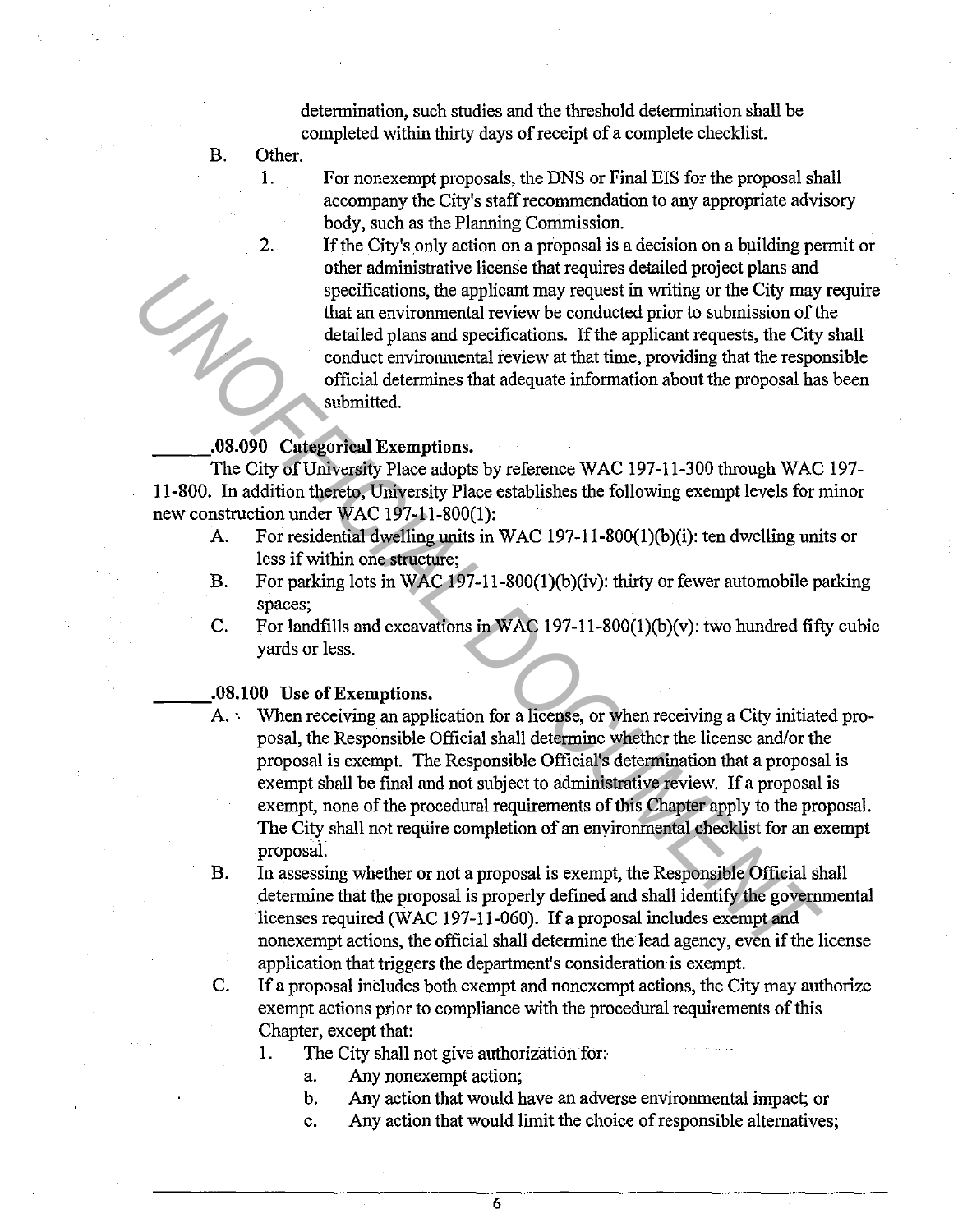- 2. The City, may withhold approval of an exempt action that would lead to modification of the physical environment, when such modification would serve no purpose iflater approval of a related major action is not secured; and
- 3. The City may withhold approval of exempt actions that would lead to substantial financial expenditures by a private applicant when the expenditures which would serve no purpose if later approval of a major related action is secured.

#### **\_\_\_ .08.110 Environmentally Sensitive Areas.**

A. In accordance with WAC· 197-11-908, the City of University Place designates environmentally sensitive areas:

> **1.** Areas designated Natural by the City's Shoreline Management Master Program environment maps.

2. Fish and wildlife habitat conservation areas,erosion hazard areas, landslide hazard areas, steep slopes, wetlands and streams, as described in the City's critical areas and wetlands ordinance.

- 3. The following categorical exemptions set forth in WAC 197-11-800 shall not apply when a project proposal is located in or partially within sensitive areas: WAC 197-11-800(1), (2c), (2e), (2f), (2g), (6a), (25h).
- B. The City shall treat proposals located wholly or partially within an environmentally sensitive area no differently than other proposals under this Chapter, making a threshold determination for all such proposals. The City shall not automatically require an EIS for a proposal merely because it is proposed for location in an environmentally sensitive area. **Example 10** Environmentally Sensitive Areas.<br> **Example 10** WAC 197-11-908, the City of University Place design environmentally sensitive areas:<br>
<br> **Example more therm** maps the City's Shoreline Management Mast<br> **Example m**

C. Certain exemptions do not apply to lands covered by water, regardless of whether ·. such lands covered by water are mapped.

### **\_\_\_ .08.120 Emergency Action Exemption.**

- A. The following actions which must be undertaken immediately or for which there is insufficient time for full compliance with this Chapter, are exempt from the procedural requirements of this Chapter. .
	- I. Adions necessary to prevent an imminent threat to public health or safety;
	- 2. Actions necessary to prevent an imminent danger to public or private property; or
	- 3. Actions necessary to prevent an imminent threat of serious environmental degradation.
- **B.** The Responsible Official shall determine on a case-by-case basis emergency action which satisfies the general requirements of this Section.
- C. Adoption of interim zoning or moratorium.

**.08.130 Environmental Checklist.**<br>A. A completed environmental checklist (or a copy), in the form provided in WAC 197-11-960, shall be filed for any permit, license, certificate, or other approval not specifically exempted in this Chapter; except, a checklist is not needed if the City and applicant agree an EIS is required, SEPA review has been completed, or SEPA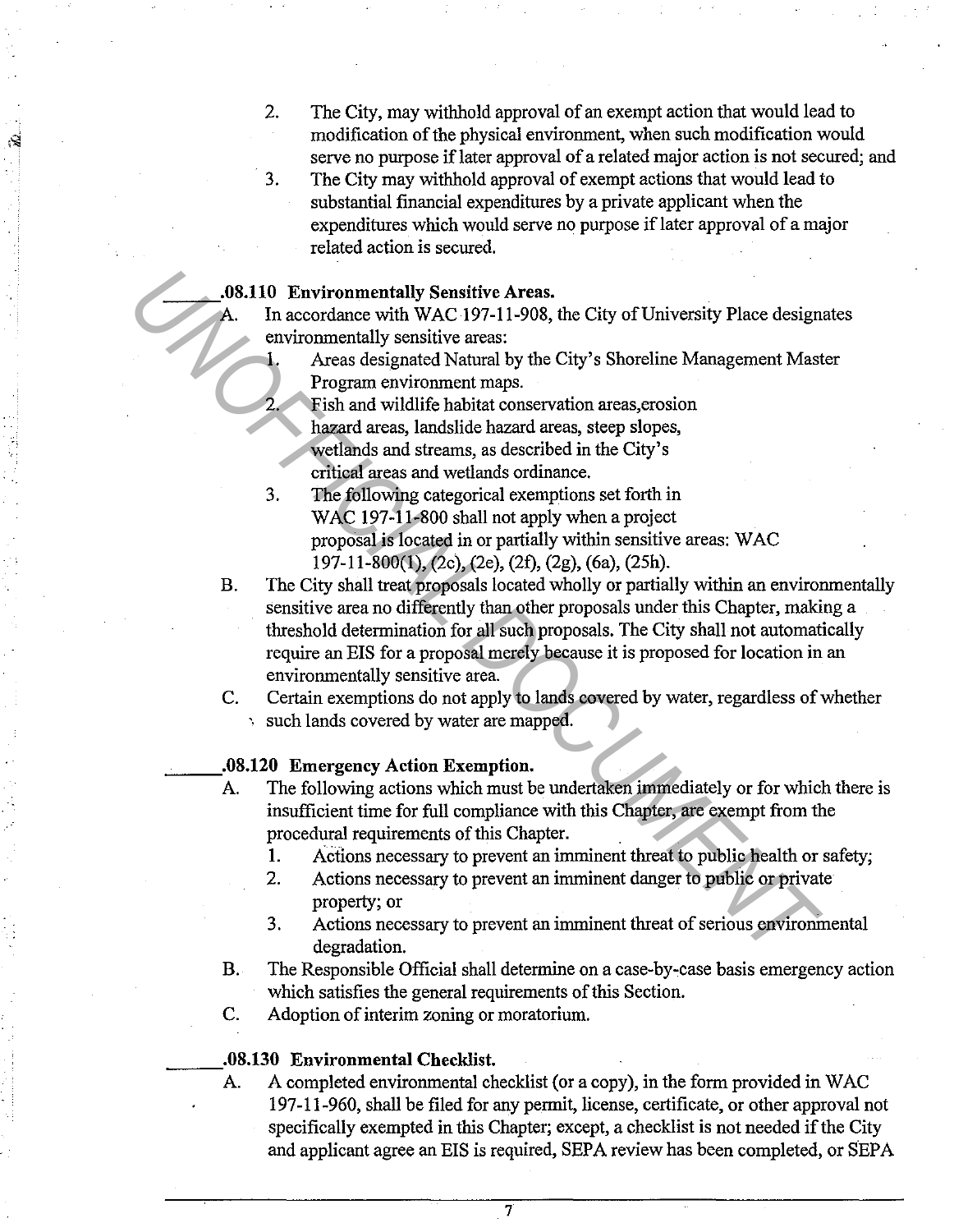compliance has been initiated by another agency. The City shall use the environmental checklist to determine the lead agency and for making the threshold determination.

- B. All private applicants shall complete their own environmental checklist, with assistance from the City as necessary. City departments initiating a proposal shall complete the environmental checklist for that proposal.
- C. The City may require that it, rather than the private applicant, complete all or part of the environmental checklist for a private proposal, if either of the following occurs:
	- 1. The City has access to technical information not available to the private applicant; or
		- The applicant has provided inaccurate information on previous proposals or on proposals currently under consideration.

# **.08.140 Determination of nonsignificance (DNS).**<br>(1) If the responsible official determines there w.

(2)

(3)

- **(1)** If the responsible official determines there will be no probable significant adverse environmental impacts from a proposal, the responsible official shall prepare and issue a determination of nonsignificance (DNS) substantially in the form provided in WAC 197-11-970. If the responsible official adopts another environmental document in support of a threshold determination, the notice of adoption in WAC 197-11-965 and the DNS shall be combined or attached to each other.
- A DNS issued under the provisions of this section is final and effective as set forth in WAC 197-11-390. The filing of an appeal of a DNS pursuant to this chapter shall stay the effect of such DNS and no major action in regard to a proposal may be taken during the pendency of an appeal and until the appeal is finally disposed of by the City. A decision to reverse the determination of the responsible official and uphold the appeal shall further stay any decision, proceedings, or actions in regard to the proposal. FIG. City has access to technical information not available to the private proposal,<br>
1. The city has access to technical information not available to the private<br>
applicant; or<br>
2. The applicant has provided inaccentrate
	- When a DNS is issued for any of the proposals listed in subsection (3)(a) of this section, the requirements in this subsection shall be met.
		- (a) An agency shall not act upon a proposal for 15 days after the date of issuance of a DNS if the proposal involves:
			- (i) Another agency with jurisdiction;
			- (ii) Demolition of any structure or facility not exempted by WAC 197-11-800(2)(f) or Section of this chapter;
			- (iii) Issuance of clearing or grading permits not exempted in Part Nine of the SEPA rules;
			- (iv) A DNS under WAC 197-11-350(2), 197-11-350(3) or 197-11-360(4).
	- (b) The responsible official shall send the DNS and environmental checklist to agencies with jurisdiction, the Department of Ecology, and affected tribes, and each local agency or political subdivision whose public services would be changed as a result of implementation of the proposal, and shall give notice under WAC 197-11-510.
	- (c) Any person, affected tribe, or agency may submit comments to the lead agency within 15 days of the date of issuance of the DNS.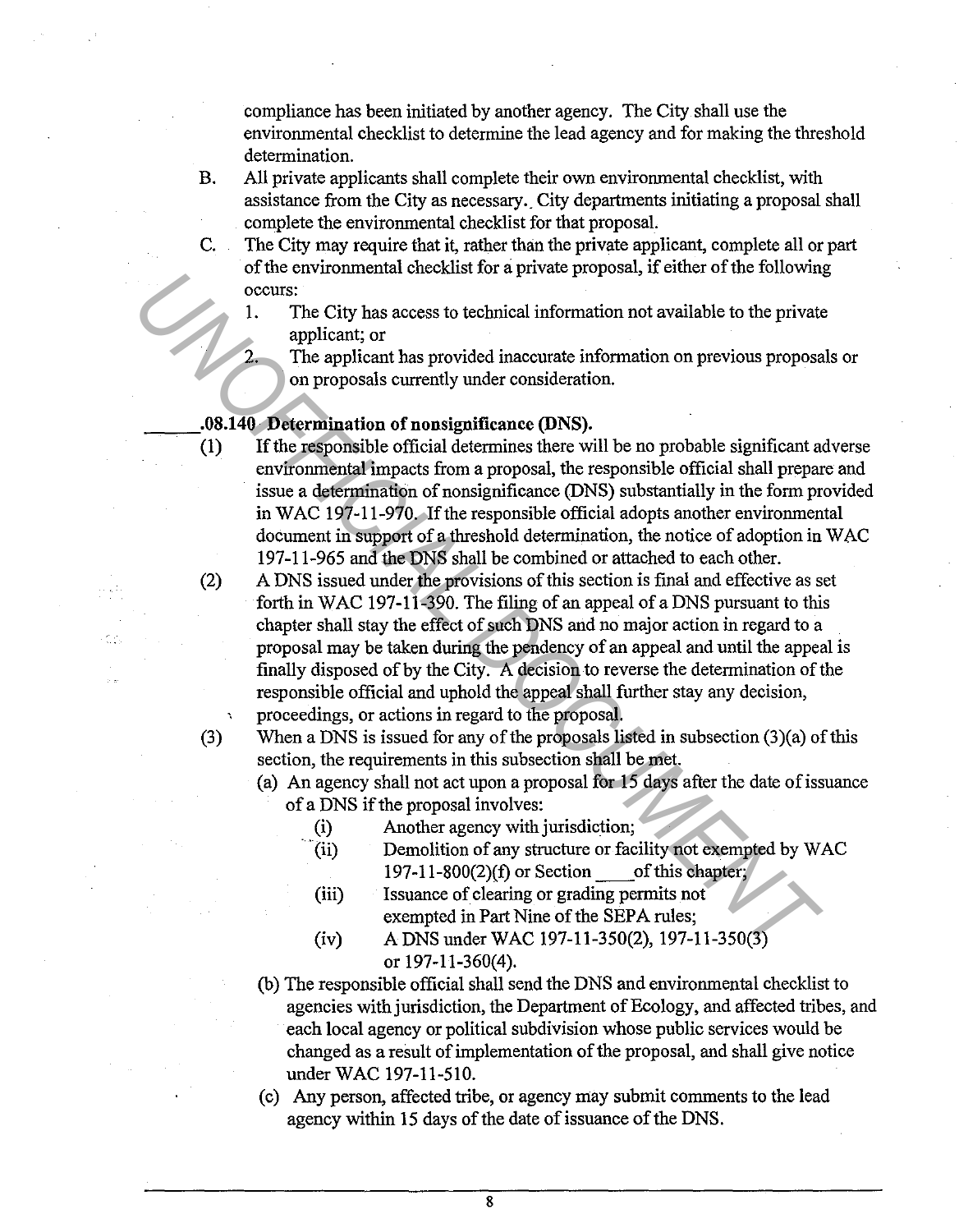- ( d) The date of issuance for the DNS is the date the DNS is sent to the Department of Ecology and agencies with jurisdiction and is made publicly available.
- ( e) An agency with jurisdiction may assume lead agency status only within this 15-day period (WAC 197-11-948).
- (f) The responsible official shall reconsider the DNS based on timely comments and may retain or modify the DNS or, if the responsible official determines that significant adverse impacts are likely, withdraw the DNS. When a DNS is modified, the responsible official shall send the modified DNS to agencies with jurisdiction.
- (a) The responsible official shall withdraw a DNS if:
	- (i) There are substantial changes to a proposal so that the proposal is likely to have significant adverse environmental impacts;
		- (ii) There is significant new information indicating, or on, a proposal's probable significant adverse environmental impacts; or
		- (iii) The DNS was procured by misrepresentation or lack of material disclosure; if the DNS resulted from such actions by an applicant, any subsequent environmental checklist on the proposal shall be prepared directly by the responsible official or his or her consultants at the expense of the applicant.
	- (b) Subsection  $(4)(a)(ii)$  of this section shall not apply when a nonexempt license has been issued on a private project.
- ( c) If the responsible official withdraws a DNS, a new threshold determination shall be made and other agencies with jurisdiction shall be notified of the withdrawal and new threshold determination. If a DS is issued, each agency with jurisdiction shall commence action to suspend, modify, or revoke any approvals until the necessary environmental review has occurred. The responsible official stall with mark with DNS where the sections, when with jurisdiction.<br>
(a) There are substantial changes to a proposal so that the proposal of the responsible official shall with<br>draw a DNS if:<br>
(b)

### **\_\_\_ .08.150 Mitigated DNS.**

- (1) As provided in this section, the responsible official may issue a determination of nonsignificance (DNS) based on conditions attached to the proposal by the responsible official or on changes to, or clarifications of, the proposal made by the applicant.
- (2) If an applicant requests early notice of whether a DS is likely, the request must: (a) Be written;
	- (b) Follow submission of an environmental checklist for a nonexempt proposal for which the department is lead agency; and
	- (c) Precede the department's actual threshold determination for the proposal.
- (3) The responsible official shall respond to the request in writing; the response shall:
	- (a) State whether the responsible official is considering issuance of a Declaration of Significance (DS) and, if so, indicate the general or specific area(s) of concern that are leading to consideration of DS; and
	- (b) State that the applicant may change or clarify the proposal to mitigate the impacts indicated in the letter, revising the environmental checklist as necessary to reflect the changes or clarifications.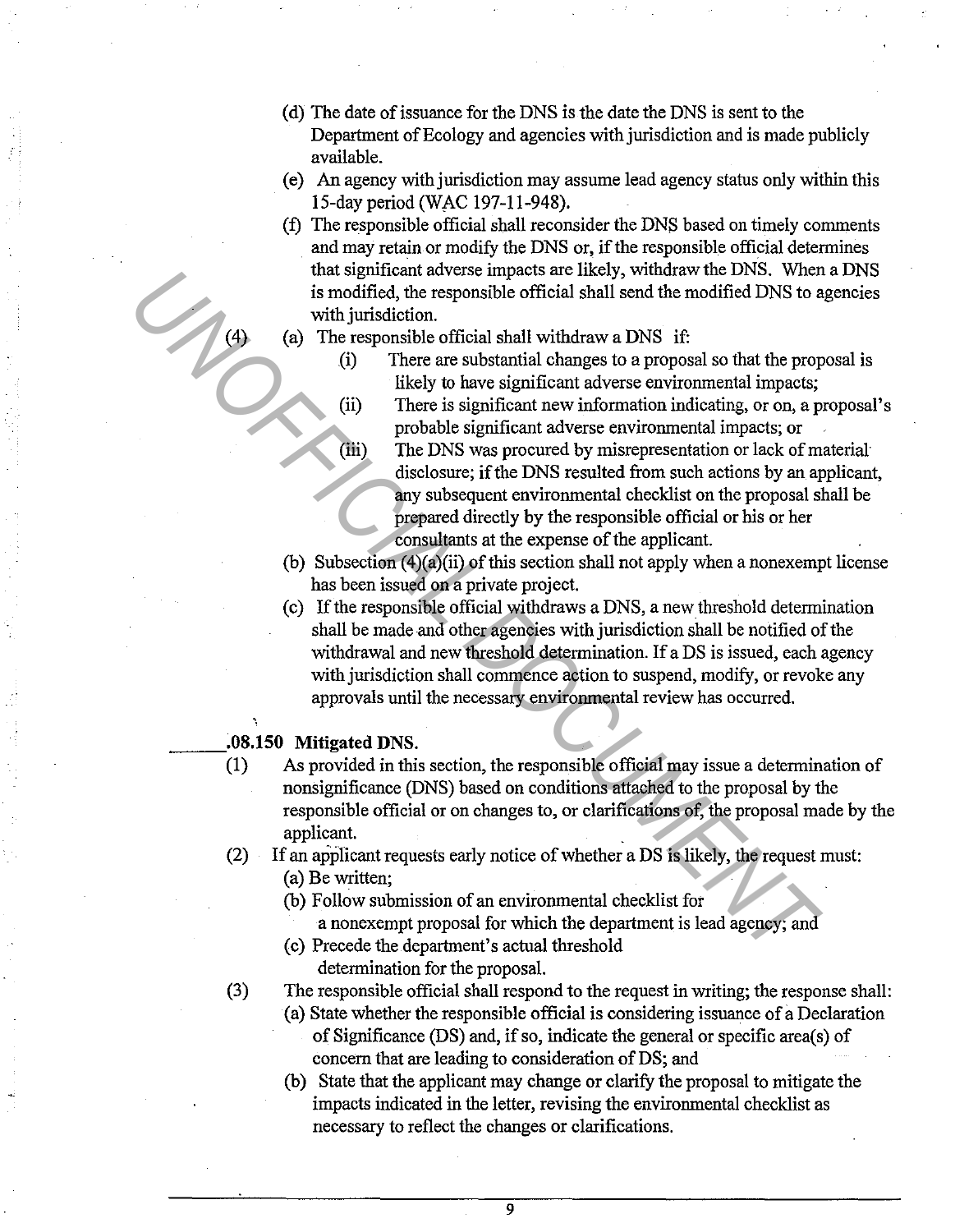- ( 4) As much as possible, the responsible official should assist the applicant with identification of impacts to the extent necessary to formulate mitigation measures.
- (5) If the applicant submits a changed or clarified proposal, along with a revised environmental checklist, the responsible official will make a threshold determination based on the changed or clarified proposal:
	- (a) If the responsible official indicated specific mitigation measures in a response to the request for early notice that would allow him or her to issue a DNS, and the applicant changed or clarified the proposal to include those specific mitigation measures, the responsible official shall issue a determination of nonsignificance.
	- (b) If the responsible official indicated general or specific areas of concern, but did not indicate specific mitigation measures that would allow a DNS to be issued, the responsible official shall make the threshold determination, issuing a DNS or DS as appropriate.
	- (c) The applicant's proposed mitigation measures (clarifications, changes, or conditions) must be in writing and must be specific.
	- ( d) Mitigation measures which justify issuance of a mitigated DNS may be incorporated in the DNS by reference to agency staff reports, studies or other documents.
- (6) A mitigated DNS requires a 15-day comment period.
- (7) Mitigation measures incorporated in the mitigated DNS shall be deemed conditions of approval of the permit, unless revised or changed by the decisionmaker. The conditions shall be enforced in the same manner as any term or condition of the permit, or enforced in any manner specifically prescribed by the City.
- (8) The responsible official's written response under subsection (3) of this section shall not be construed as a determination of significance. In addition, preliminary discussions of clarifications or changes to a proposal, as opposed to a written request for early notice, shall not bind the responsible official to a mitigated DNS. (Ord.23262 Section 8; passed Sept. 25,1984. From the supplicance.<br>
In thiggeton measures, the tresponsible official shall issue a determination of<br> **UD**). If the responsible official shall issue a determination of<br> **UD**). If the responsible official shall make the t

#### **\_\_\_ .08.160 Scoping.**

- (1) The responsible official shall narrow the scope of every EIS to the probable significant adverse impacts and reasonable alternatives, including mitigation measures. For example, if there are only two or three significant impacts or reasonable alternatives, the EIS shall be focused on those.
- (2) To ensure that every EIS is concise and addresses the significant environmental issues, the responsible official shall:
	- (a) Invite agencies with jurisdiction, if any, affected tribes, and the public to comment on the DS (WAC 197-11-360). The responsible official shall require comments in writing. Agencies with jurisdiction, affected tribes, and the public shall be allowed 21 days from the date of issuance of the DS in which to comment, unless expanded scoping is used. The date of issuance for a DS is the date it is sent to the Department of Ecology and other agencies with jurisdiction, and is publicly available;
	- (b) Identify reasonable alternatives and probable significant adverse environmental impacts;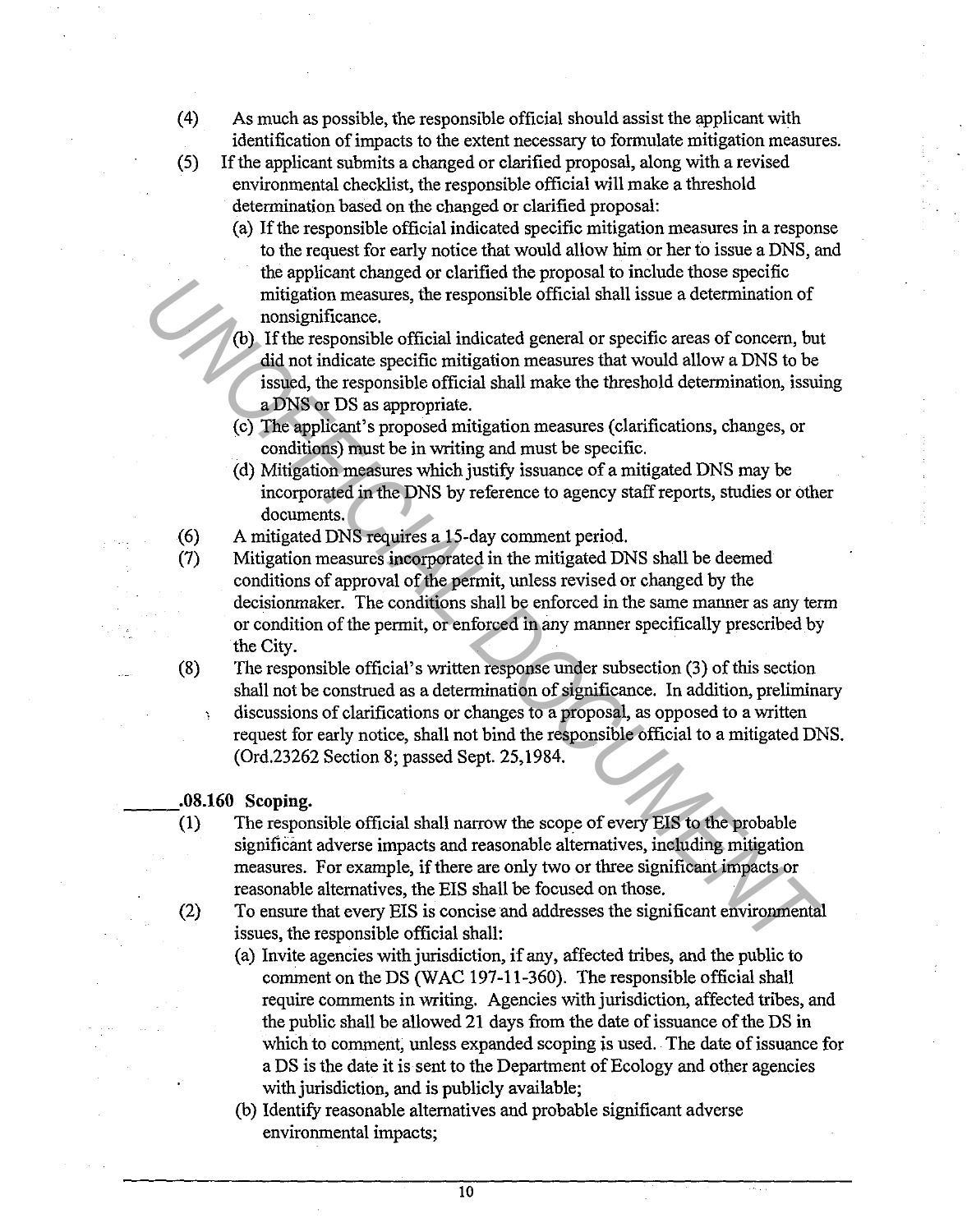- ( c) Eliminate from detailed study those impacts that are not significant;
- ( d) Work with other agencies to identify and integrate environmental studies required for other government approvals with the EIS, where feasible.
- (3) Meetings or scoping documents, including notices that the scope has been revised, may be used but are not required. The responsible official shall integrate the scoping process with the existing planning and decisionmaking process in order to avoid duplication and delay.
- ( 4) The responsible official shall revise the scope of an EIS if substantial changes are made later in the proposal, or if significant new circumstances or information arise that bear on the proposal and its significant impacts.
- (5) DEISs shall be prepared according to the scope decided upon by the responsible official in the scoping process.
- (6) EIS preparation may begin during scoping.

#### \_\_\_ .. 08.170 Expanded scoping (Optional).

 $\mathcal{F}_{\mathbf{r}}$  ,

The responsible official may expand the scoping process to include any or all of the provisions found in WAC 197-11-410, which may be applied on a proposal-by-proposal basis . (Ord.23262 Section 8; passed Sept. 25, 1984)

#### \_\_ .08.180 Determination of Significance.

In the event the Responsible Official determines that a proposal is likely to have a significant adverse effect on the quality of the environment, the Responsible Official shall prepare a determination of significance using the form in WAC 197-11-980. The Responsible Official shall also list the proposal in the "EIS in Preparation Register" maintained in the Planning Department. Thereafter, the EIS and scoping and preparation procedures specified by WAC 197- 11-408 through and including 197-11-460 shall be followed . (4) The responsible of the and it system secope of an Elix at substantial compared and it is significant impacts.<br>
(5) DESS shall be prepared according to the scope decided upon by the resp. On the compared according to th

. 08.190 Withdrawal of Threshold Determination.<br>In some cases, as specified by WAC 197-11-340, 197-11-360 and 197-11-600, the City may withdraw its threshold determination.

#### \_\_\_ .08.200 Environmental Impact Statement.

- A. The City adopts by reference WAC 197-11-400 through 197-11-460, as now or hereafter amended. The contents and preparation procedures for draft environmental impact statements shall be governed by the SEPA rules herein or as hereafter amended.
- B. Preparation of the draft and final EIS (DEIS and FEIS) and draft and final supplementation EIS's (SEIS) shall be under the direction of the Responsible Official. Before the City issues an EIS, the Responsible Official shall be satisfied that it complies with this Chapter and WAC Chapter 197-11.
	- 1. The DEIS and FEIS or draft and final SEIS shall be prepared by City staff, the applicant, or by a consultant selected by the City or the applicant, as determined by the Responsible Official. .If the Responsible Official requires an EIS for a proposal and determines that someone other than the City will prepare the EIS, the Responsible Official shall notify the applicant within five calendar days after completion of the threshold determination. The Responsible Official shall also notify the applicant of the City's procedure for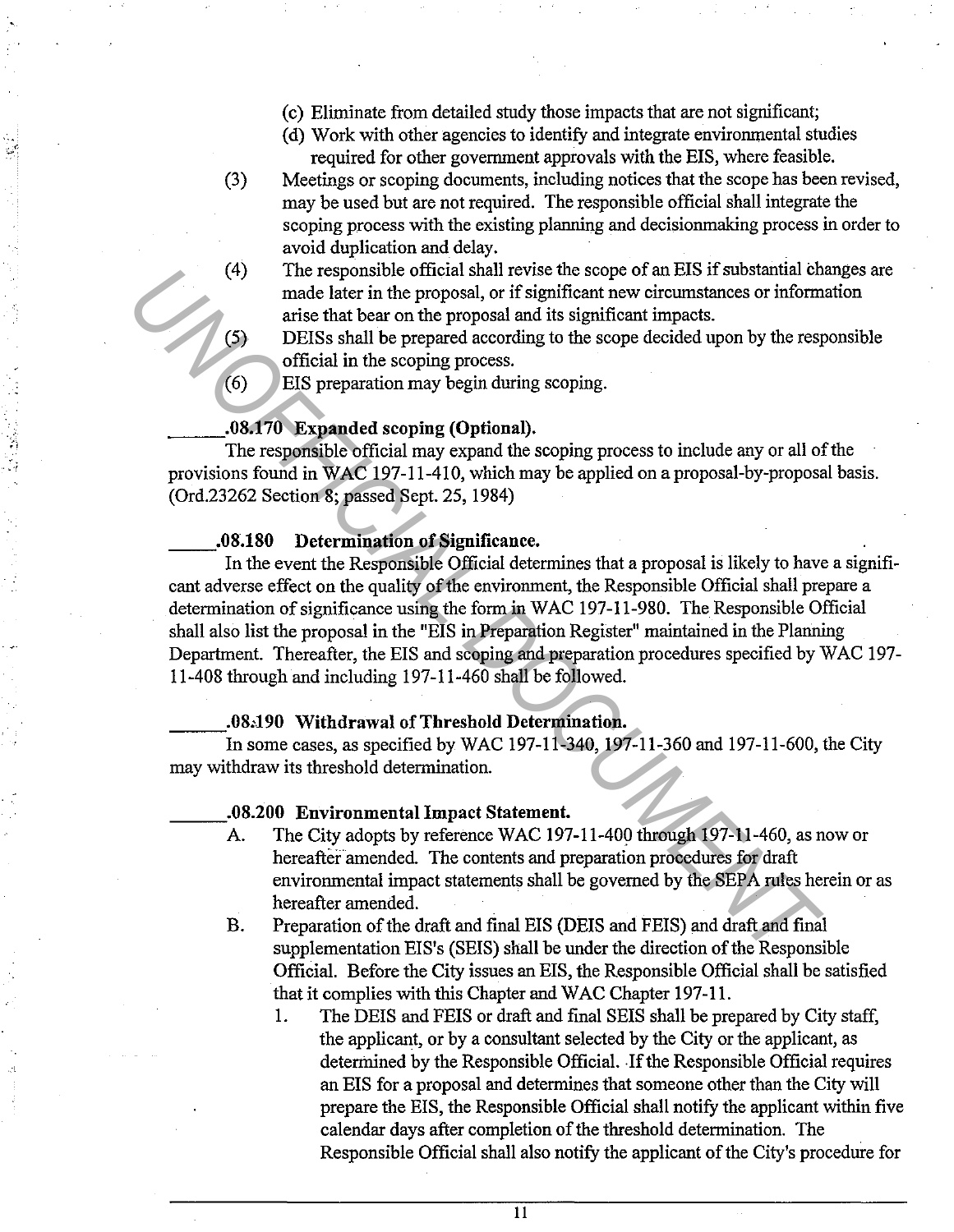EIS preparation, including approval of the DEIS and FEIS prior to distribution.

2. The City may require an applicant to provide information the City does not possess, including specific investigations. However, the applicant is not required to supply information not required under this Chapter or information requested from another agency pursuant to this Chapter.

## **.08.210 Public Notice.**<br>A. Whenever the City

Whenever the City of University Place issues a DNS under WAC 197-11-340(2), a DS under WAC 197-11-360(3), a DEIS

under WAC 197-11-455(5) or a SEIS under WAC 197-11-620, notice shall be given as follows:

- 1. The project applicant shall insure notice is given by publishing notice in a newspaper of general circulation in the City or general area where the proposal is located as determined by the Responsible Official.
- 2. The Responsible Official may require notice by alternative methods or additional notice such as posting the property if deemed necessary to provide adequate public notice of a pending action;
- 3. Whenever the City issues a DS under WAC 197-11-360(3), the City shall state the scoping procedure for the proposal in the DS as required in WAC 197-11-408 and in the public notice.
- B. The applicant is required to complete the public notice requirements for his/her proposal and provide affidavits of publishing to the City Planning Department. The applicant will be required to pay the cost of any notice required pursuant to Subsections A.2 and A.3 of this Section. **A.** Whenever the City of University Place issues a DNS under WAC 197-11-34<br> **DESTURE TO A COVE 11-360(3)** a DHSIS<br>
under WAC 197-11-450(5) or a SEIS under WAC 197-11-620, notice shall<br>
given as follows:<br>
1. The project ap

#### \_\_ .08.220 Administrative Appeals of SEP A Determination

The. City establishes the following administrative appeal procedures under RCW 43.21C.075 and WAC 197-11-680:

- A. An aggrieved person, as defined by Section \_.08.040 A. of this code, may appeal the following determinations under SEPA:
	- 1. Determination of nonsignificance,
	- 2. Mitigated determination of nonsignificance,
	- 3. Determination of significance
	- 4. Issuance of an FEIS.
- B. The appeal of a determination under SEPA shall be consolidated with the decision on the underlying governmental action in the following manner:
	- 1. If the initial decision on the underlying governmental action is made by the hearing examiner, the SEPA appeal shall be heard by the examiner at the same time as the hearing on the underlying action. The examiner shall render a decision on both the SEPA appeal and the underlying action.
	- 2. If the initial decision on the underlying governmental action is made by a City employee or official with a right of appeal to the hearing examiner, the SEPA appeal shall be heard by the examiner at the same time as the hearing on the appeal of the underlying action. The examiner shall render a decision on both appeals.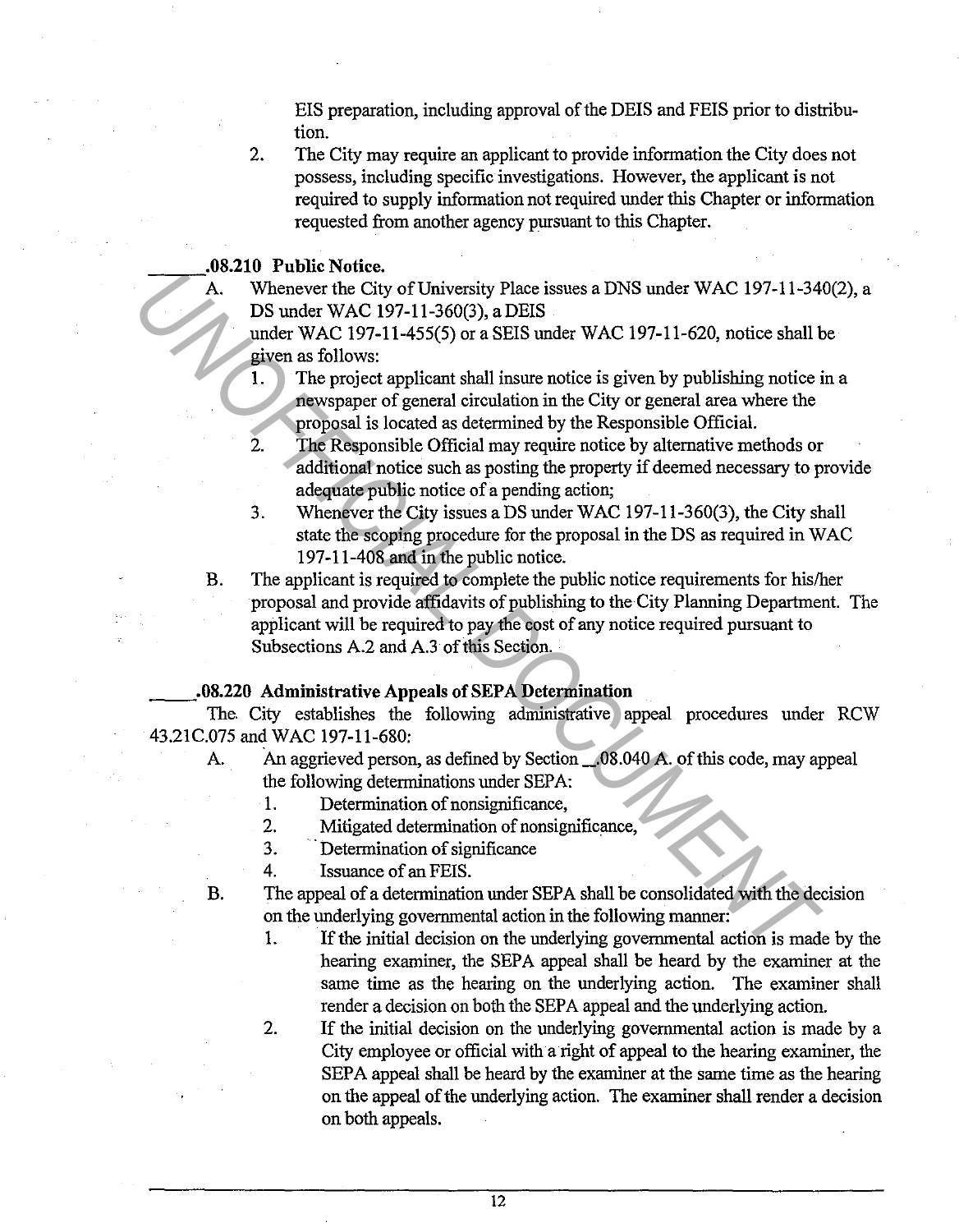3. If the initial decision on the underlying governmental action is a recommendation by an advisory body such as the Planning Commission, the SEPA appeal shall be heard and decided by the City Council or other body to which the recommendation is made at the same time as the hearing on the underlying action.

4. If the initial decision on the underlying governmental action is made by the City Council after a public hearing, the SEPA appeal shall be heard and decided by the City Council at the same time.

5. In all other cases, the SEPA appeal shall be heard and decided by the official or body holding the initial public hearing on the underlying governmental action. If no hearing on the underlying action is otherwise afforded by law and a SEPA determination accompanying such determination is appealed, the hearing examiner shall hold a consolidated hearing on both the underlying action and the SEPA appeal and render a decision. Concided by the Cay Columin at the same time.<br>
In all other cases, the SEPA appeal shall be heard and decided by<br>
or body holding the initial public hearing on the underlying go<br>
and a SEPA determination accompanying such

An appeal of a determination under SEPA is commenced by filing a Notice of Appeal with the Planning Department. The Notice of Appeal must be accompanied by any fee established by separate Resolution. The Notice of Appeal shall be filed and the fee paid within 15 days from the date of the environmental determination computed according to Civil Rule 6(a).

D. The Notice of Appeal shall contain:

1. Name and mailing address of the appellant and

his/her agent or representative, if any;

2. A copy of the environmental determination which is appealed;

3. A concise statement of the factual and legal basis for the appeal citing specifically the alleged errors in the determination on appeal; and

4. The specific relief sought.

E. As provided in RCW 43.21C.075(3) (d), the environmental determination of the ·, Responsible Official shall be entitled to substantial weight.

- F. The appellant shall have the burden of going forward with evidence necessary to prove to the Hearing Examiner that the environmental determination is erroneous.
- G. Only one appeal of an environmental determination made by the Responsible Official shall be allowed on a proposal. If more than one person files an appeal of an environmental determination on a proposal, such appeals shall be consolidated.

#### **\_\_\_ .. 08.230 Public Notice of Appeal.**

Whenever the City receives a timely notice of appeal under this Chapter, properly perfected, the City shall give public notice by:

- A. Publishing notice in a newspaper of general circulation in the County or general area where the proposal is located; and
- B. Mailing notice to the appellant, project sponsor, and any individuals requesting notice.

#### **\_\_\_ .08.240 Dismissal of Appeal.**

The Hearing Examiner, or other hearing body, may summarily dismiss an appeal without hearing when such appeal is determined to be without merit on its face, frivolous, or brought merely to secure a delay, or that the appellant lacks standing to appeal.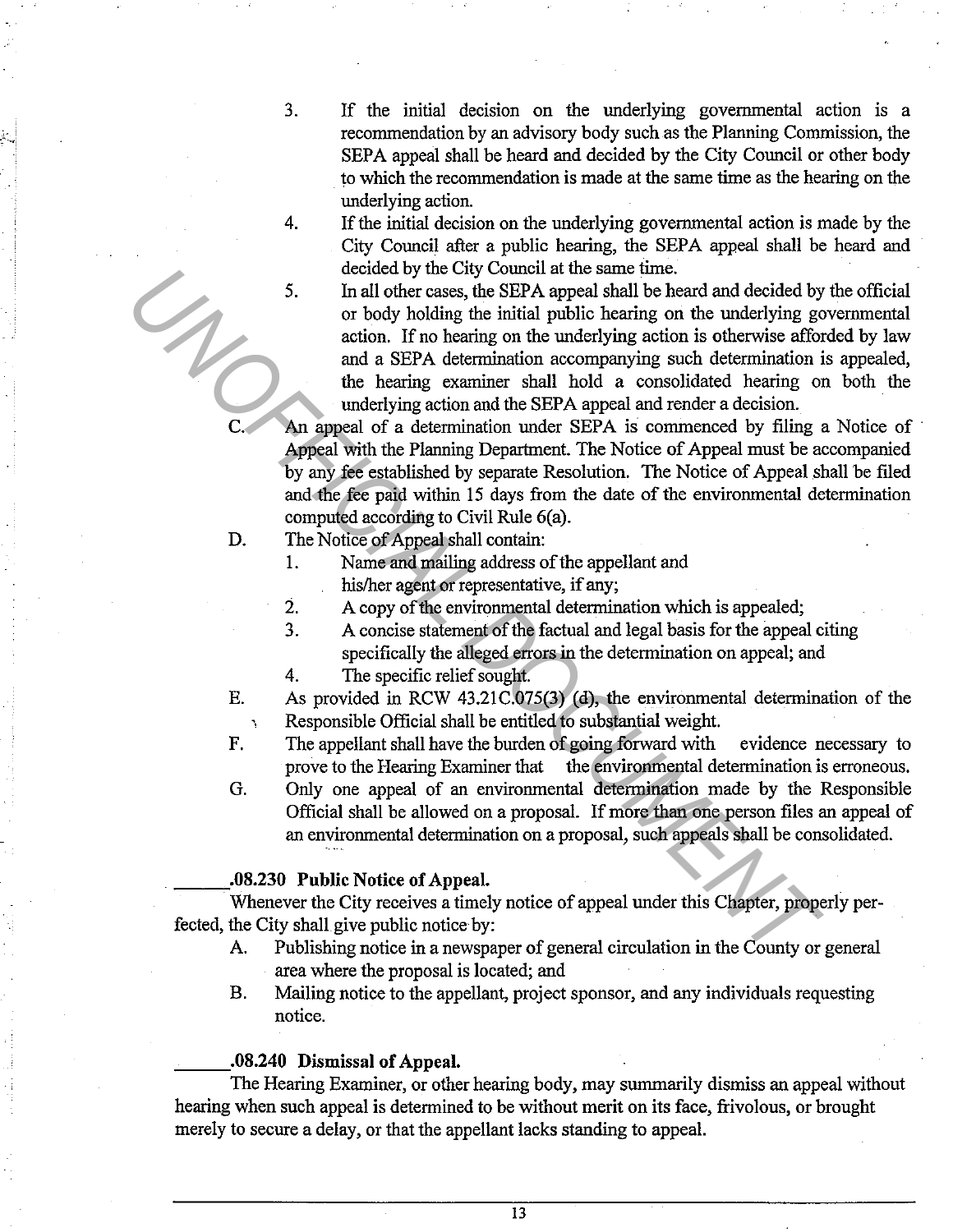## **08.250 Public Hearing on Appeal.**<br>**A.** All public hearings on SEPA

All public hearings on SEPA appeals shall be tape-recorded and all testimony shall be taken under oath. Testimony and other evidence shall be allowed subject to the rules of admissibility governing the hearing on the underlying governmental action.

- B. The official or body holding the hearing shall enter findings and conclusions and may affirm, modify, or reverse and remand the SEPA determination on appeal.
- C. The decision of the official or body holding the hearing is final and conclusive, appealable only to a court of competent jurisdiction. Appeals to a court of competent jurisdiction shall be taken in accordance with the procedures and timeframes set forth in RCW 43.21C.080.
	- The City shall provide for a record of the hearing consisting, at a minimum, of: **1.** Findings and conclusions,
	- 2. Exhibits and other documentary evidence admitted at the hearing,
	- 3. A taped or written transcript including all testimony under oath.

#### **\_.08.260 Judicial Appeals**

D.

- A. If there is a time period for appealing the underlying governmental action, any judicial action appealing or otherwise challenging such governmental action on grounds of noncompliance with SEPA or the SEPA rules shall be commenced within such time period.
- B. If there is no time period for appealing the underlying governmental action, a notice of action under RCW 43.21C.080 may be used to fix a time period within which judicial appeals or challenges based on noncompliance with SEPA or the SEPA rules must be brought.

#### **\_\_\_ .. 08.270 Hearing Examiner - Decision.**

Within forty-five days of the conclusion of the hearing, the Examiner should render a decision or recommendation, together with findings of fact and conclusions, and shall transmit a copy thereof to all parties of record.

**.08.280 Reconsideration.**<br>A. An aggrieved party of record may, within seven working days of the date of the written decision, file with the City Planning Department a written request for reconsideration. This request shall set forth alleged errors or misinterpretations of fact by the hearing body or official, which may, after review of the record, take such further action as deemed proper and may render a revised decision. Only one request for reconsideration may be filed by any one person or party, in any proceeding. Languarie that is the court of the computer interded to the interded of the procedure with the procedure interded in ReCW4321C.080.<br>
The City shall provide for a record of the hearing consisting, at a minimum,<br>
The City

### B. "Parties of record" are those persons who have:

- 1. Testified before the Examiner; or
- 2. Listed their names on a sign-up sheet which is available during the Examiner's hearings; or
- 3. Advised the Planning Department, in writing, of their desire to be a party of record;
- 4. At the discretion of the Examiner are determined to be affected by or have an interest in the proceeding.